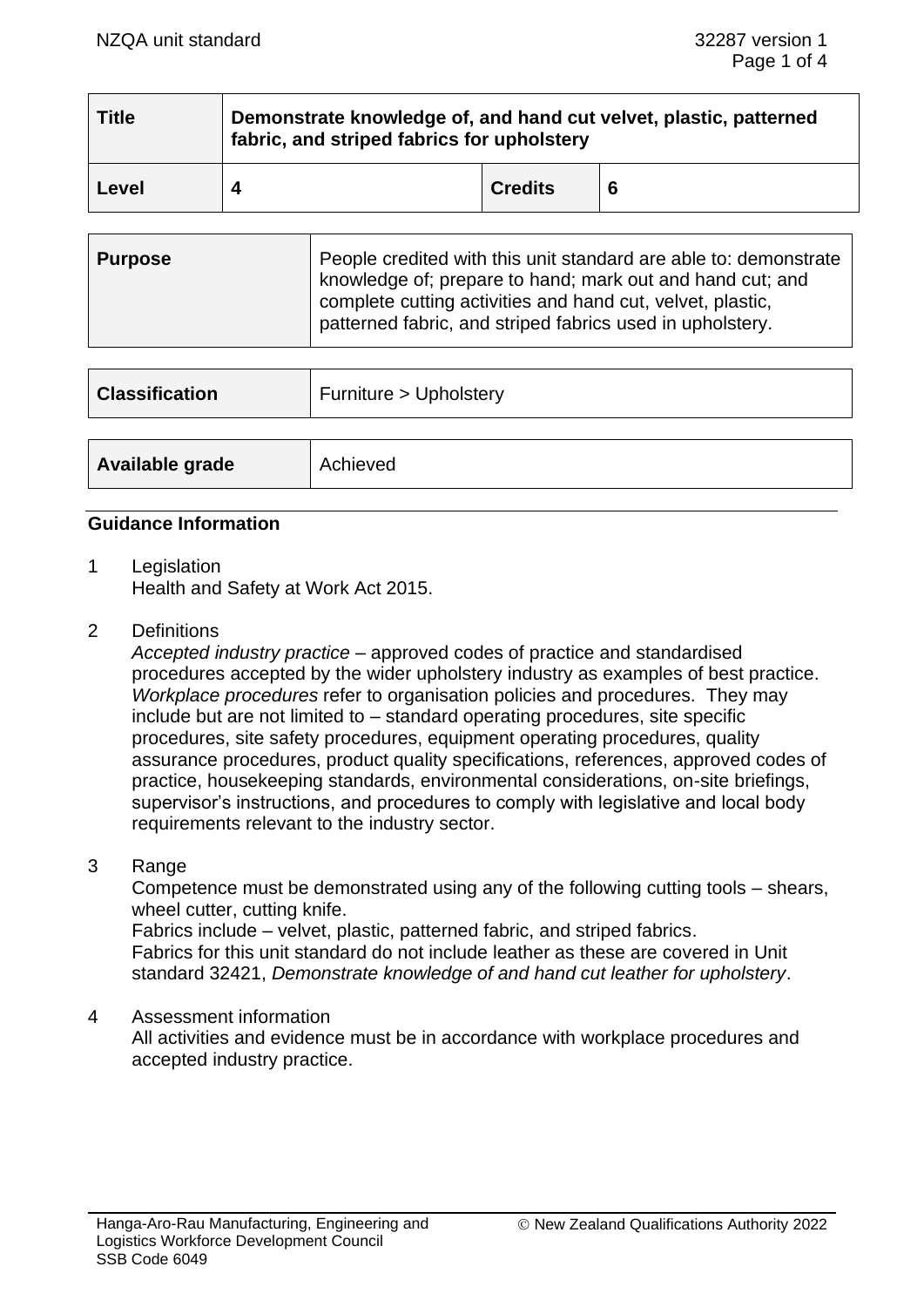# **Outcomes and performance criteria**

# **Outcome 1**

Explain the characteristics of and the types of defects commonly found in velvet, plastic, patterned fabric, and striped fabrics used in upholstery.

### **Performance criteria**

1.1 The characteristics of velvet, plastic, patterned fabric, and striped fabrics are explained in terms of their use in furniture making.

Range durability, finishes.

- 1.2 Types of defects commonly found in velvet, plastic, patterned fabric, and striped fabrics are explained in terms of acceptability for the job.
	- Range crush marks, manufactures defects, colour variation, pattern defects, fold marks, courier damage.

# **Outcome 2**

Prepare to hand cut velvet, plastic, patterned fabric, and striped fabrics used in upholstery.

Range evidence for two different fabrics is required.

#### **Performance criteria**

- 2.1 Job specifications are obtained and interpreted.
	- Range fabric to be used, furniture article, number of articles.
- 2.2 Tools and equipment for the job are obtained.
- 2.3 Velvet, plastic, patterned fabric, and striped fabrics are selected in accordance with job specifications and factors that influence template layout are identified.
	- Range crush marks, manufactures defects, colour variation, pattern defects, fold marks, courier damage, meterage.
- 2.4 Templates are selected in accordance with job specifications.
- 2.5 Marking medium is selected in accordance with type of fabrics being used.
- 2.6 Cutting tool is selected.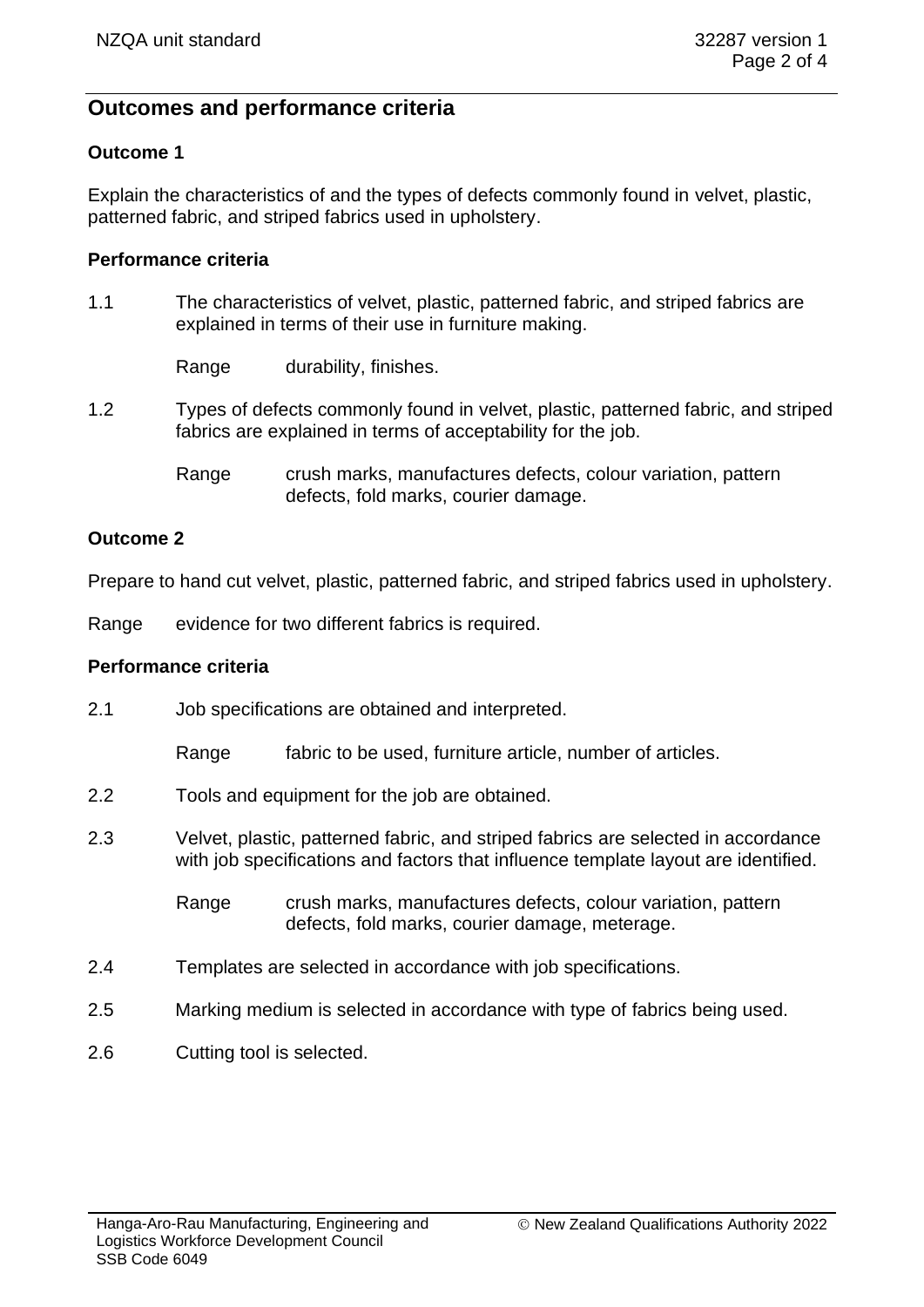# **Outcome 3**

Mark out and hand cut velvet, plastic, patterned fabric, and striped fabrics used in upholstery.

Range evidence for marking and hand cutting two different fabrics is required.

# **Performance criteria**

- 3.1 Personal protective equipment is worn.
- 3.2 Templates are placed on velvet, plastic, patterned fabric, and striped fabrics to ensure optimal use of fabric.
	- Range minimise waste, upholstery panels matched to appropriate part of fabric, unacceptable defects hidden from view on finished product or not used.
- 3.3 Marker is used to mark out fabrics and label panels in accordance with job specifications.

Range clear lines, line up with pattern/template, tolerances.

- 3.4 Fabric usage is recorded while marking out.
- 3.5 Fabric is cut in accordance with job specifications.

Range clean cuts, correct size, cut on line.

- 3.6 Fabric panels are stacked ready to be sewn.
- 3.7 Unused fabric is labelled and stored.

Range colour, type.

#### **Outcome 4**

Complete fabric cutting activities for velvet, plastic, patterned fabric, and striped fabrics used in upholstery.

#### **Performance criteria**

- 4.1 Work area is cleaned and cleared of tools, debris, and any excess material.
- 4.2 Supervisor is informed of job completion.

| <b>Replacement information</b> | This unit standard and unit standards 32286 and 32421 |
|--------------------------------|-------------------------------------------------------|
|                                | I replaced unit standard 14987.                       |